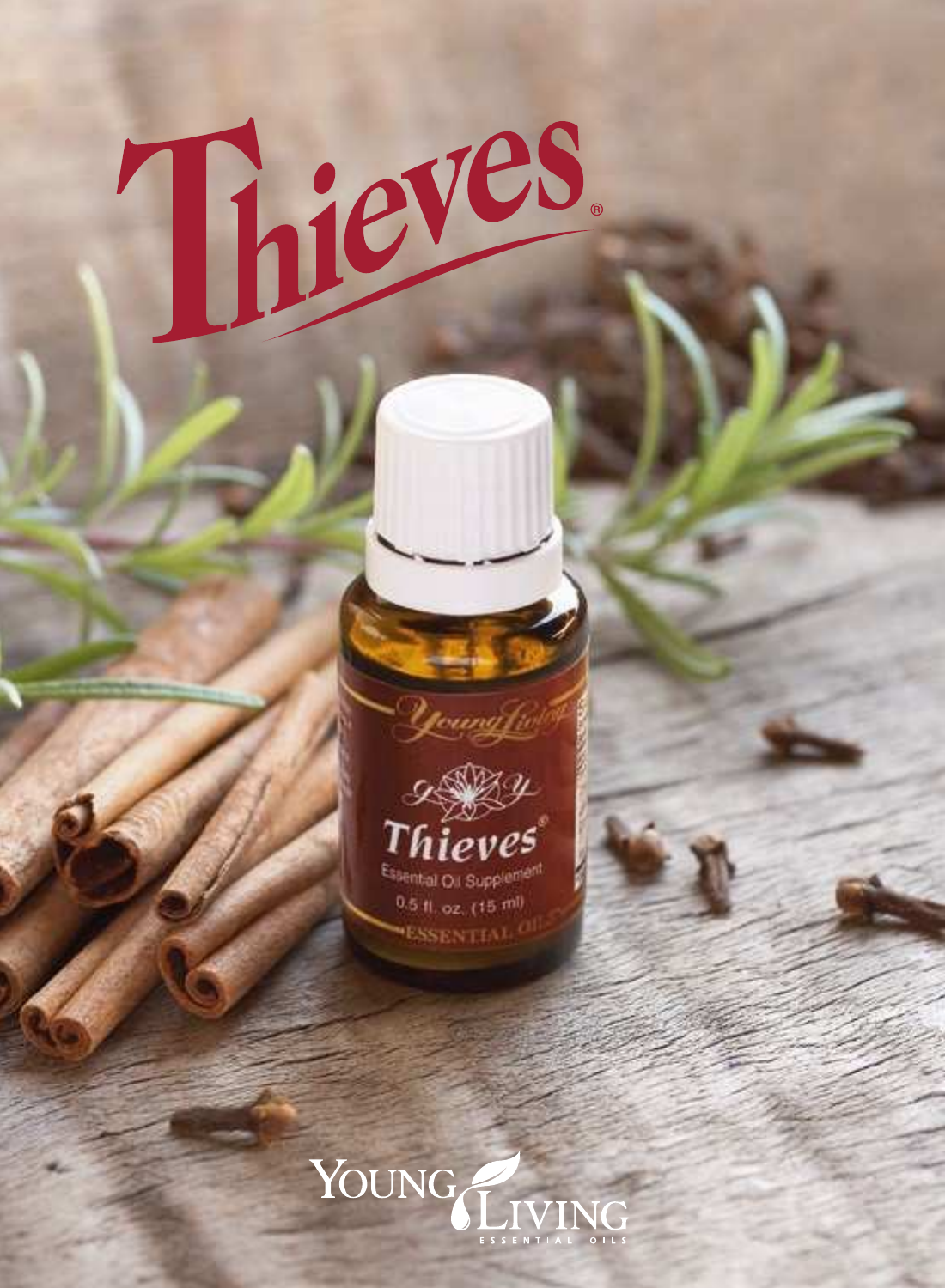### **herapeutic Grade: THE YOUNG LIVING STANDARD**

There is a significant difference between essential oils that simply smell good and those that are Young Living Therapeutic Grade (YLTG).

Independent laboratory testing proves that YLTG essential oils meet and often exceed industry requirements, and as stewards of nature's plant remedies, Young Living maintains higher internal standards, built upon the magnitude of our own rigorous quality assurance requirements. This standard is known as Young Living Therapeutic Grade. In order to achieve YLTG classification, each essential oil must achieve the designation naturally, without excess manipulation and refinement, and meet specific criteria in four key areas: Plants, Preparation, Purity, and Potency.

**PLANTS** Young Living products are produced from the right plants, grown in exceptional soil, and harvested at exactly the right time.

**PREPARATION** Honoring a strict commitment to respect and protect the timehonored methods of distillation, Young Living makes every effort to preserve "nature's living energy" in a manner as close to its natural state as possible. Using pure mountain water free of additives, Young Living has a proprietary, stainless steel distillation process that uses low temperature and low pressure to better preserve plant properties, capture the pure essence of the plant, and preserve the quality of the oils.

**PURITY** Achieved through the use of quality plants and meticulous preparation, and not through ultra-refinement, our finished product is 100% pure. Young Living essential oils are unadulterated, uncut, and free of chemicals, pesticides, and heavy metals.

**POTENCY** To guarantee our products exceed existing world standards and meet our own higher internal standards for potency, we analyze the finished oil's phytochemical profile to ensure it delivers optimal amounts of every key plant compound.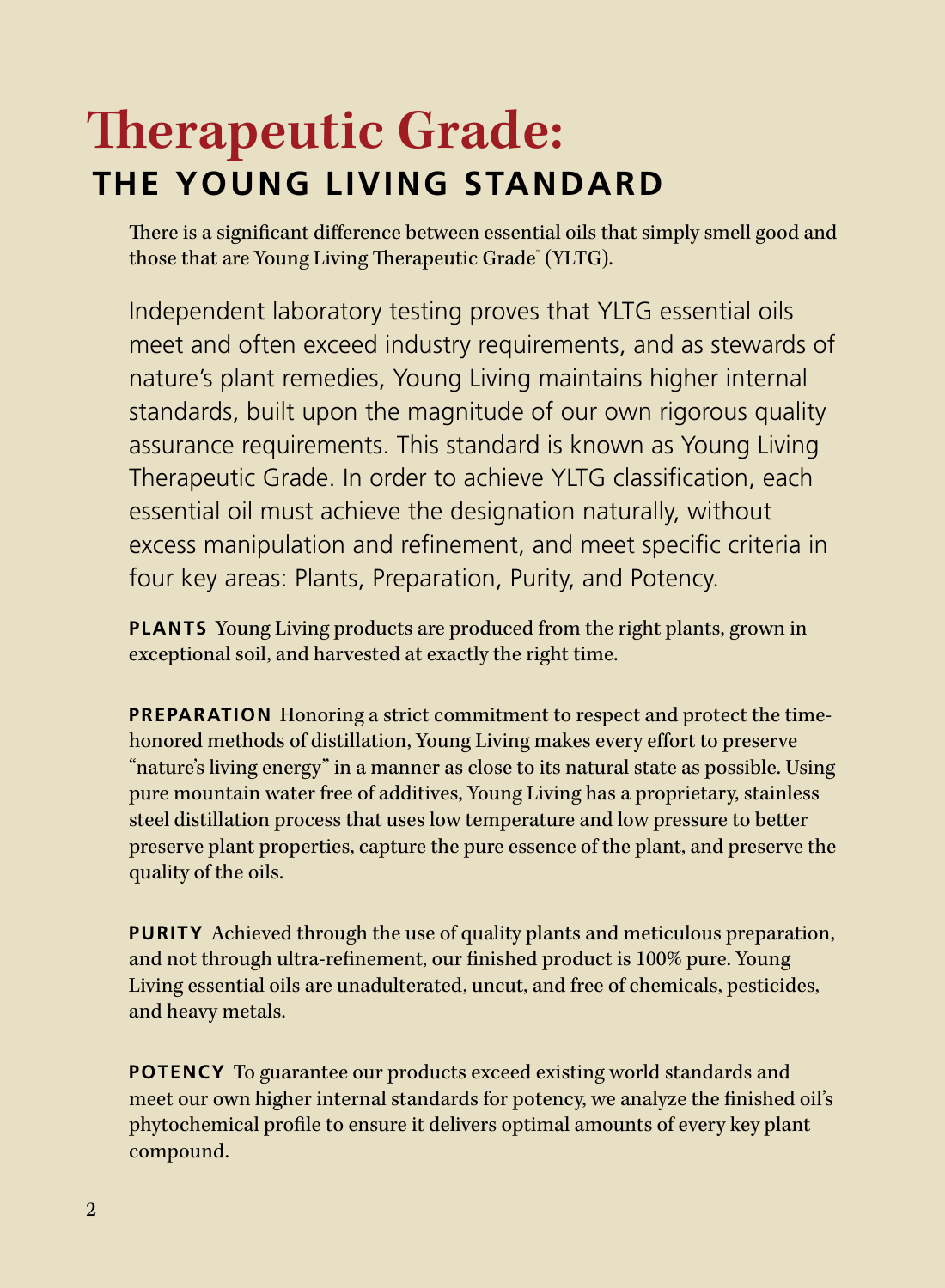# **History of hieves**

1. OU.S

a a a contra de la comunidad de la constituita de la contra de la constituita de la contra de la contra de la c

Young Living's Thieves essential oil blend was created based on the historical account of four thieves in France who protected themselves from the Black Plague with cloves, rosemary, and other aromatics while robbing victims of the killer disease. When captured, they were offered a lighter sentence in exchange for their secret recipe. Young Living's proprietary Thieves oil blend includes clove, cinnamon bark, rosemary, lemon, and Eucalyptus radiata and has been specially blended to offer the same kind of defense. Thieves has been university tested and found to be highly effective against airborne bacteria.<sup>1</sup>

Utilizing the power and protection of hieves essential oil blend, Young Living created an extensive line of plant-based household products. From toothpaste and mouthwash to cleaning products, hand soaps, and even throat lozenges, the Thieves product line provides safe, effective alternatives for use in the home.

> 1. Sushil K. Shahi, A. C. Sukla, et al., "Broad Spectrum Herbal Therapy against Superficial Fungal Infections," Skin Pharmacol Appl Skin Physiol. 2000; 13:60–64.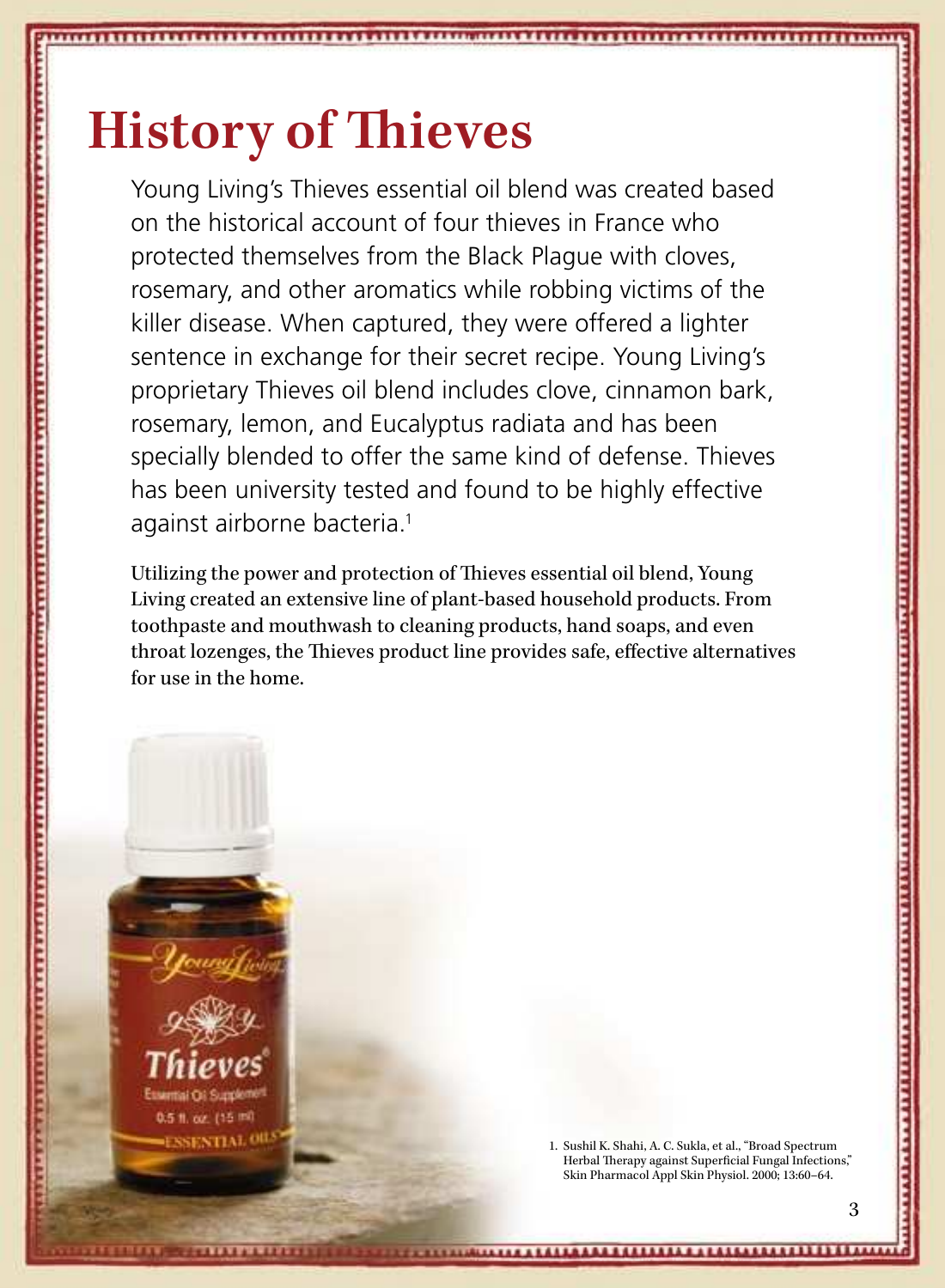## **hieves Essential Oil Blend**

The oil blend that comprises Thieves is known for enhancing complete health and total well-being. Each of the oils selected makes Thieves one of Young Living's most effective and favorite products.

**CLOVE** oil, nature's richest source of eugenol, is the highest-scoring single ingredient tested for its antioxidant capacity on the ORAC scale. Clove is also known for its immune-enhancing properties.\*

With 68 percent d-limonene, **LEMON** oil is a powerful antioxidant known for its ability to act as a natural solvent and cleanser.

High in antioxidants, **CINNAMON BARK** has a reputation for relieving discomfort during the winter season and supporting the digestive system.\*

As one of the most versatile of the eucalyptus oils, **EUCALYPTUS RADIATA** has many health-promoting properties. This powerful essential oil contains eucalyptol as one if its major elements, which in laboratory tests has been reported as being efective against bacteria in topical applications.<sup>2</sup>

**ROSEMARY** oil is naturally energizing and may be beneficial for helping restore mental alertness when experiencing fatigue.

> 2. Sue Chao, Craig J. Oberg, D. Gary Young, "Efect of a Difused Essential Oil Blend on Bacterial Bioaerosols," J. Essent. Oil Res. 10, 517–523 ( Sep/Oct 1998).

youngain

**\* These statements have not been evaluated by the Food and Drug Administration. These products are not intended to diagnose, treat, cure, or prevent any disease.**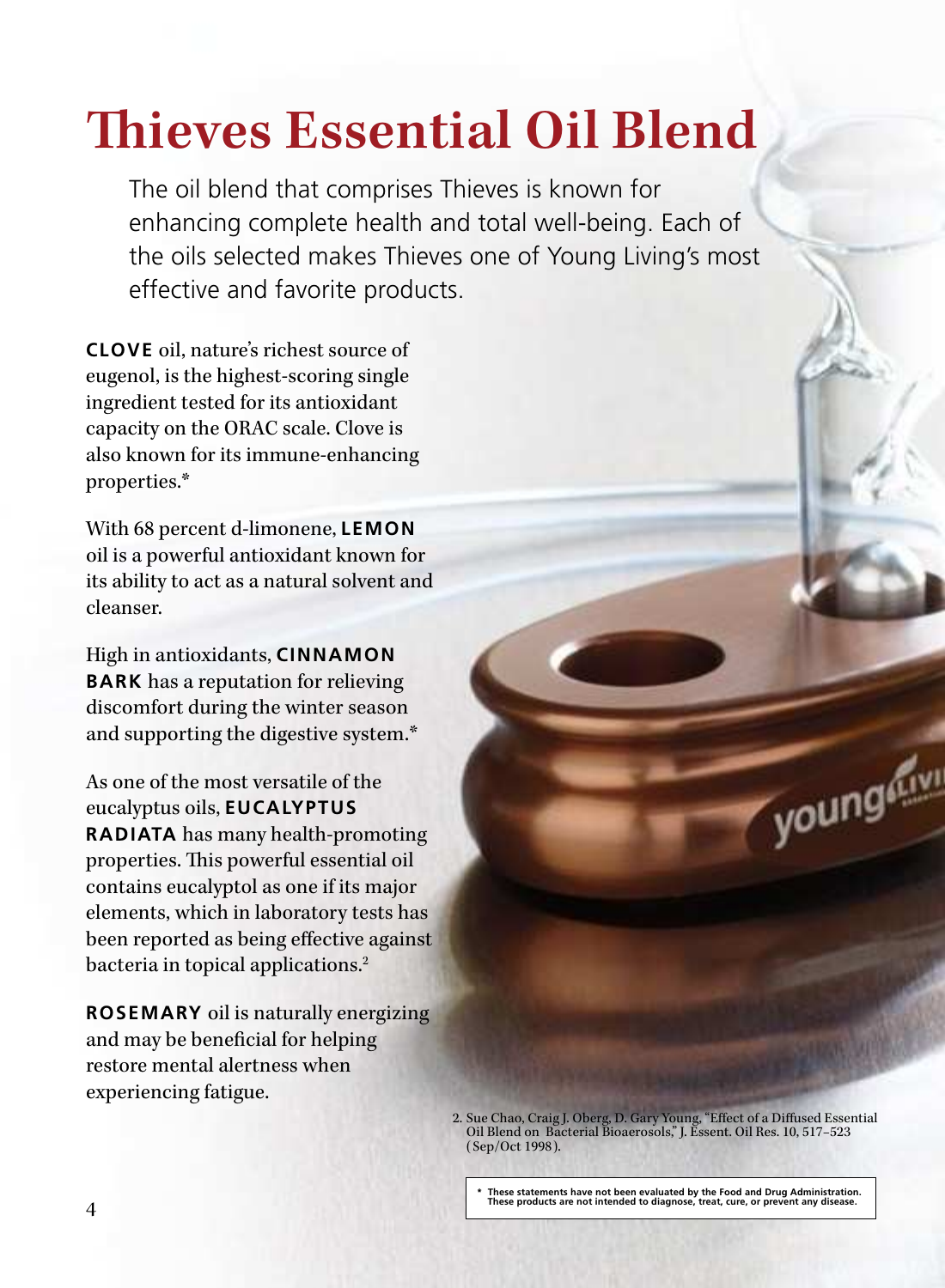#### **DIFFUSING**

hieves essential oil blend with Young Living's patented difusing system creates a safe and simple means of filling your home with therapeutic benefits. Many forms of bacteria and mold spores linked to common ailments can travel through the air. Diffusing Thieves adds an extra layer of protection by purifying the air while adding an uplifting scent to your home.

### **Internal Use Tips**

Try these simple suggestions to incorporate Thieves in the body for extra protection. *• Add 2-3 drops of Thieves into* 

- *a capsule and take daily.*
- *• Add 1–2 drops into a spoonful of Young Living's Blue Agave.*
- *• Put 1–2 drops onto a piece of bread.*
- *• Add 1–2 drops to a glass of rice or almond milk.*
- *• Drop 1–2 drops directly onto your tongue.*

<sup>Ssential</sup> Oil Suppleme 0.5 fl. oz. (15 ml) SSENTIAL OI!

**THIEVES ITEM NO. 3423 15 ML WHSL. \$31.75 PREF. CUST. \$36.76 RETAIL \$41.78 PV 31.75**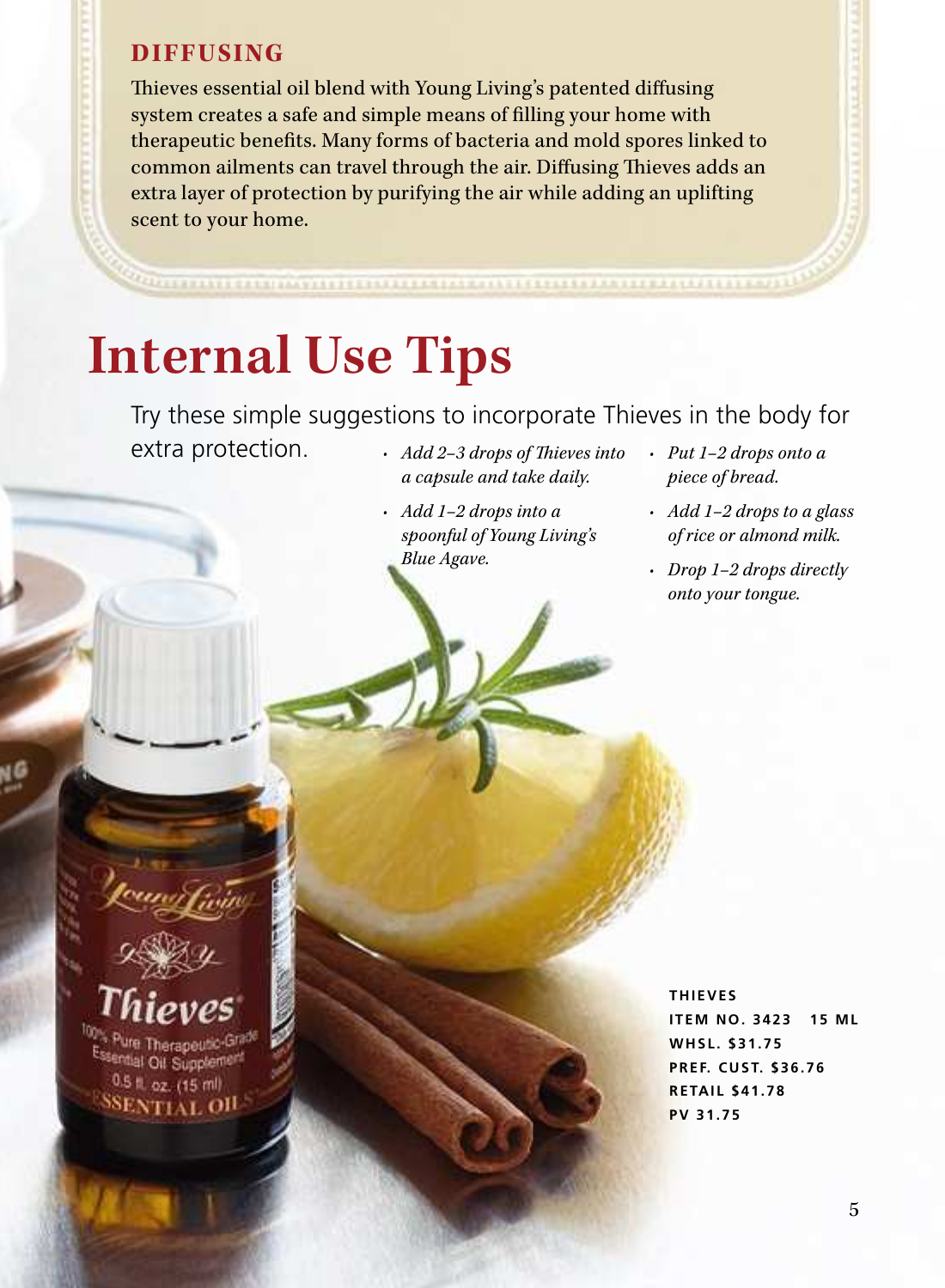## **hieves Cleaning Products**

#### **IN THE KITCHEN**

he Center for Disease Control reports that 76 million cases of food poisoning occur in the United States each year, resulting in one in four Americans contracting foodborne illnesses. Taking the proper precautions when preparing food can help to prevent foodborne illness. Because many of the essential oils in the Thieves blend have the natural ability to protect against bacteria, the kitchen is the perfect place to take advantage of hieves soaps, spray, and wipes.

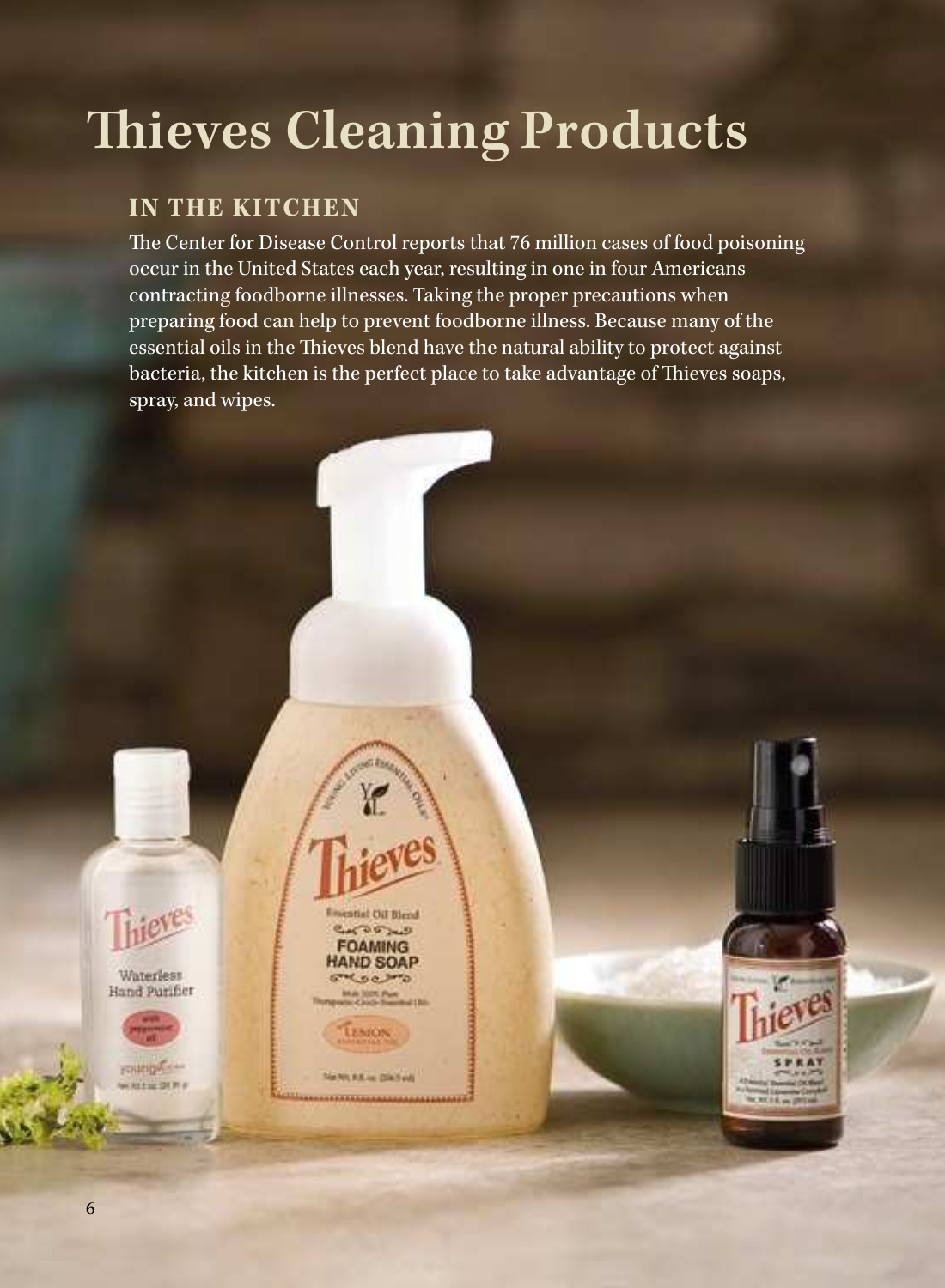#### **THIEVES FOAMING HAND SOAP**

Cleanse, defend, and condition the skin with Young Living's Foaming Hand Soap, featuring the therapeutic-grade essential oil blend Thieves, pure lemon and orange essential oils, Ginkgo biloba, and vitamin E. Many soaps on the market rely on the synthetic ingredient triclosan to defend against harmful bacteria. The CTFA/INCI certified ingredients in Thieves Foaming Hand Soap are a great alternative to chemical-based soaps, and are gentle enough to be used regularly without drying or stripping the skin.

**THIEVES FOAMING HAND SOAP** ESSENTIAL OILS *Thieves, orange, lemon* 

ITEM NO. 3674 8 FL. OZ. (236 ML) WHSL. \$9.75 / PREF. CUST. \$11.29 RETAIL \$12.83 / PV 9.75

ITEM NO. 3643 3 PK RETAIL \$35.20 / PV 26.75 **ECONOMY SIZE THIEVES FOAMING HAND SOAP** ESSENTIAL OILS *Thieves, orange, lemon* 

WHSL. \$26.75 / PREF. CUST. \$30.97 WHSL. \$33.00 / PREF. CUST. \$38.21 ITEM NO. 3594 32 FL. OZ. (944 ML) RETAIL \$43.42 / PV 33



#### **THIEVES WATERLESS HAND PURIFIER**

As a plant-based hand cleanser, Thieves Waterless Hand Purifier promotes good hygiene utilizing pure, therapeutic-grade essential oils. Featuring the popular Thieves blend, Young Living's hand purifier is safe and effective for staving off harmful germs and bacteria.

**THIEVES WATERLESS HAND PURIFIER** ESSENTIAL OILS *Thieves, peppermint* 

ITEM NO. 3621 1 OZ. WHSL. \$5.00 / PREF. CUST \$5.79 RETAIL \$6.58 / PV 5

ITEM NO. 3622 3PK, 1 OZ EACH WHSL. \$13.75 / PREF. CUST. \$15.92 RETAIL \$18.09 / PV 13.75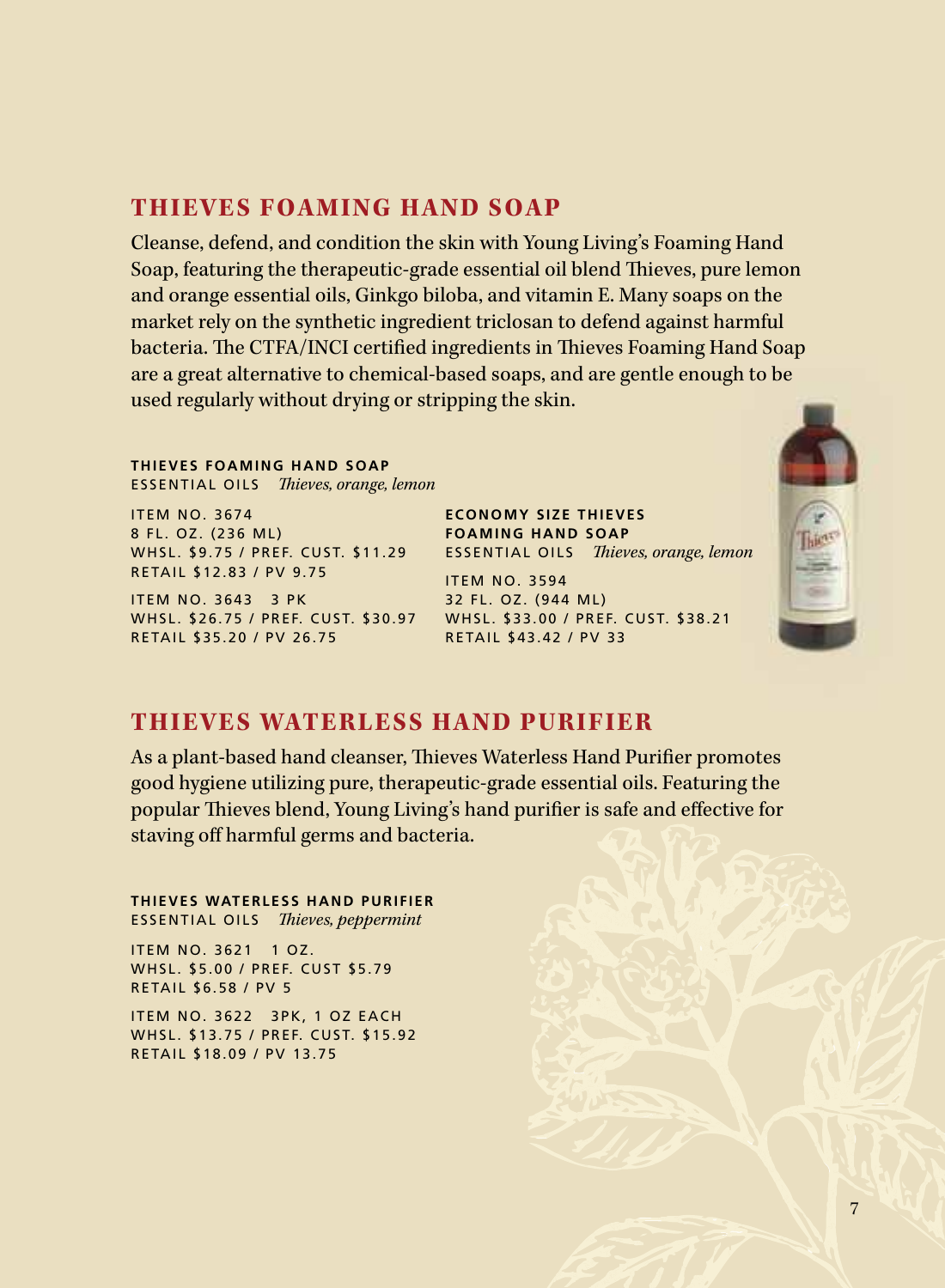#### **THIEVES SPRAY**

Bacteria can be easily spread from person to person by way of the surfaces in your home.\* By keeping these surfaces clean, you are protecting your family from bacteria and illness. Young Living's Thieves Spray is an easy, convenient product to help clean and protect every surface in your home. This small bottle is perfect for traveling or keeping in your purse or backpack.

**THIEVES SPRAY** ESSENTIAL OILS *hieves, clove* ITEM NO. 3265 1 FL. OZ. (29.5 ML) WHSL. \$8.00 / PREF. CUST. \$9.26 / RETAIL \$10.53 / PV 8 ITEM NO. 3266 3 PK WHSL. \$21.50 / PREF. CUST. \$24.89 / RETAIL \$28.29 / PV 21.50



hieves® Wipes are ideal for use on door handles, toilet seats, and any surface that needs cleaning to protect from dust, mold, and undesirable microorganisms. Keep a pack handy in your bathroom, kitchen, car, office, or anywhere else you want to keep your environment clean.

**THIEVES WIPES** ESSENTIAL OILS *hieves* ITEM NO. 3756 30 WIPES WHSL. \$11.75 / PREF. CUST. \$13.61 / RETAIL \$15.46 / PV 11.75

#### **THIEVES CLEANSING SOAP**

Enriched with the powerful Thieves essential oil blend, moisturizing plant oils, and botanical extracts, hieves Cleansing Soap helps to purify, cleanse, and promote soft, healthy skin.

**THIEVES CLEANSING SOAP** ESSENTIAL OILS *hieves* ITEM NO. 3679 3.45 OZ. (99.25 G) WHSL. \$8.75 / PREF. CUST. \$10.13 / RETAIL \$11.51 / PV 8.75

#### **IN THE BATHROOM**

Bacteria tends to accumulate in the bathroom. Washing your hands with Thieves soaps and cleaning countertops, toilets, and other surfaces with Thieves products can minimize the spread of bacteria  $\begin{array}{c|c} 8 & \text{from the bathroom to other areas of your home.} \end{array}$ 

**MARIAMANA AND AND MARIAMANA AND MARIAMANA AND THE REST.** 





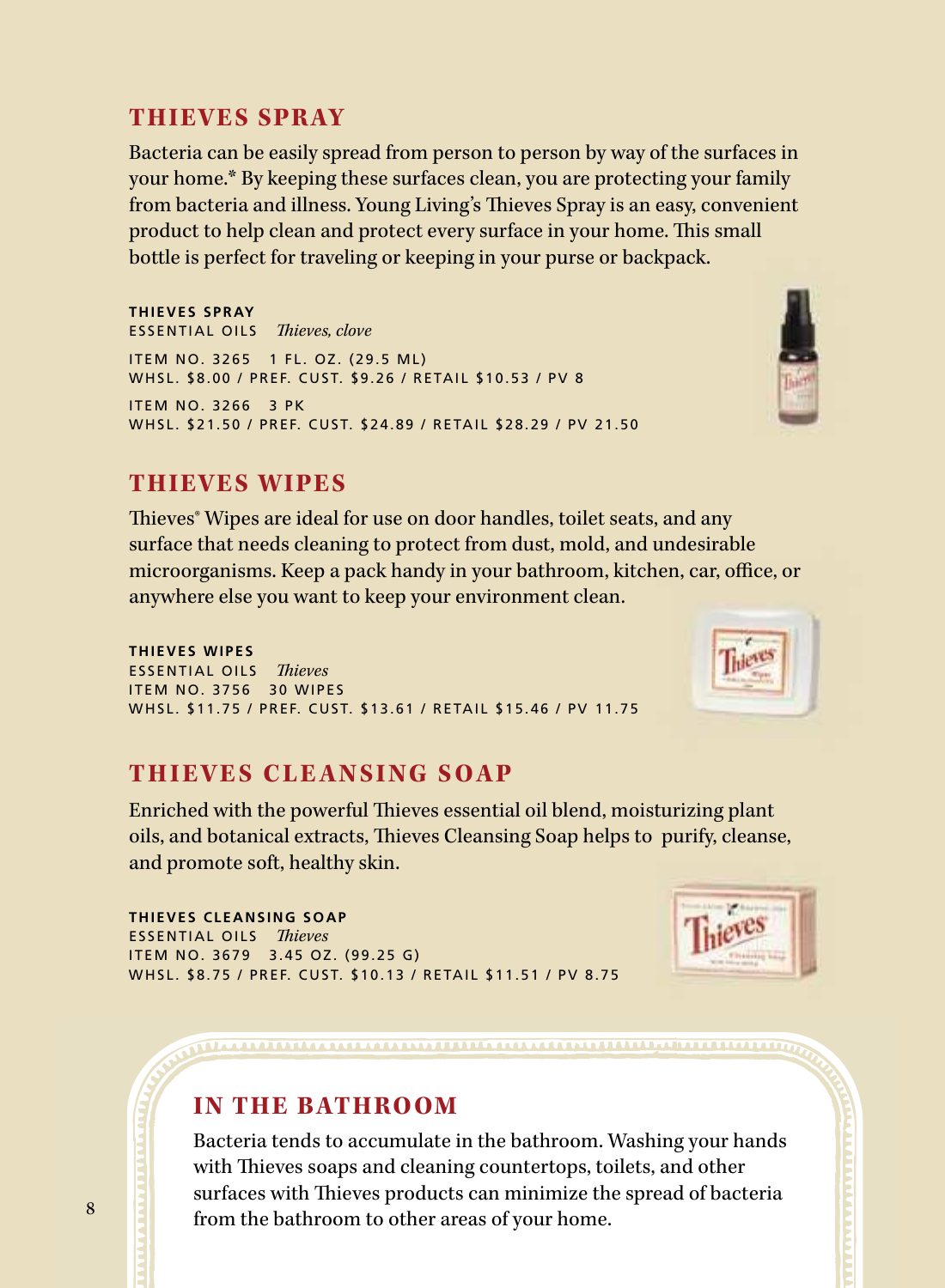## **hieves Household Cleaner**

Thieves Household Cleaner's new formula boasts the most effective, 100 percent plant-and mineral-based ingredients available, including:

- • **VEGETABLE-BASED SURFACTANTS** like alkyl polyglucoside that are compliant with Green Seal and EPA Design for Environment (DfE) standards.
- • **BIODEGRADABLE CUTTING AGENTS** like sodium methyl 2-sulfolaurate and disodium 2-sulfolaurate from renewable sources.
- The all-natural cleansing and disinfecting power of **YOUNG LIVING THERAPEUTIC GRADE**™ (YLTG) hieves and lemon essential oils.

With more Thieves and lemon essential oils than the original formula, the new Thieves cleaner disinfects and cleanses better than ever!

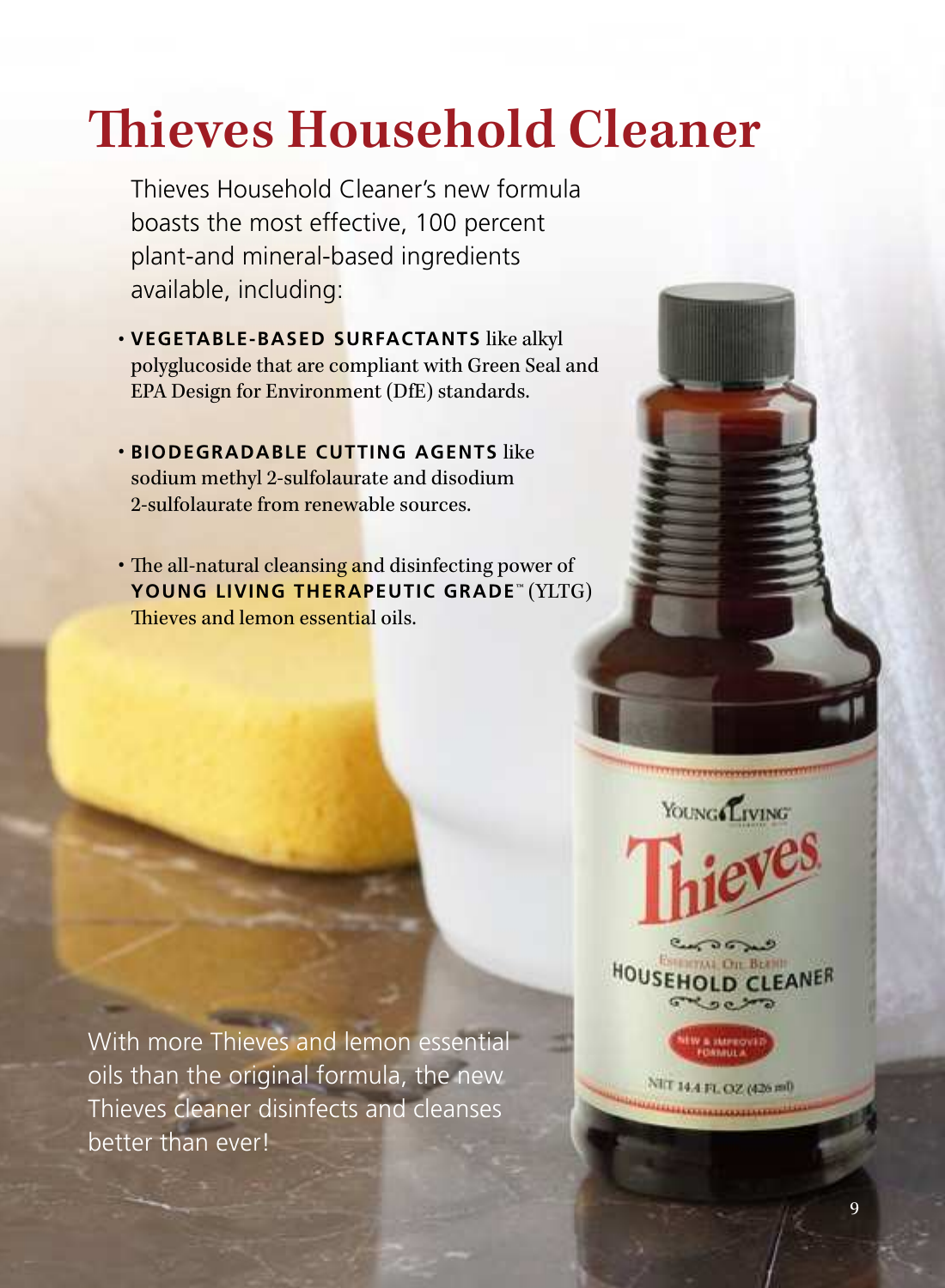#### **KITCHEN**

- REFRIGERATOR CUTTING BOARDS
- OVEN FLOOR
	-
- DISHES COUNTERTOPS

#### **BATHROOM**

- SHOWER WALLS TOILET
- CURTAINS FLOOR
	-
- 

YOUNG LIVING

صدقه Emergency On, Brand **HOUSEHOLD** 

> **CLEANER** وسوءت

**Weissens** 

- 
- SINK

#### • TUB • MIRROR

### **FAMILY ROOM**

- SILK PLANTS
- LIVE PLANTS
- CARPET
- ROOM DEODORIZER

**VANGENES** 

HOUSEHOLD CLEANER

*<u>UTHERWAY</u>* 

#### **BEDROOM**

- MATTRESS
- SHEETS
- PILLOWS

### **LAUNDRY**

- WASH CYCLE SPOTS • DRYER • STAINS
- WASH CYCLE DRYER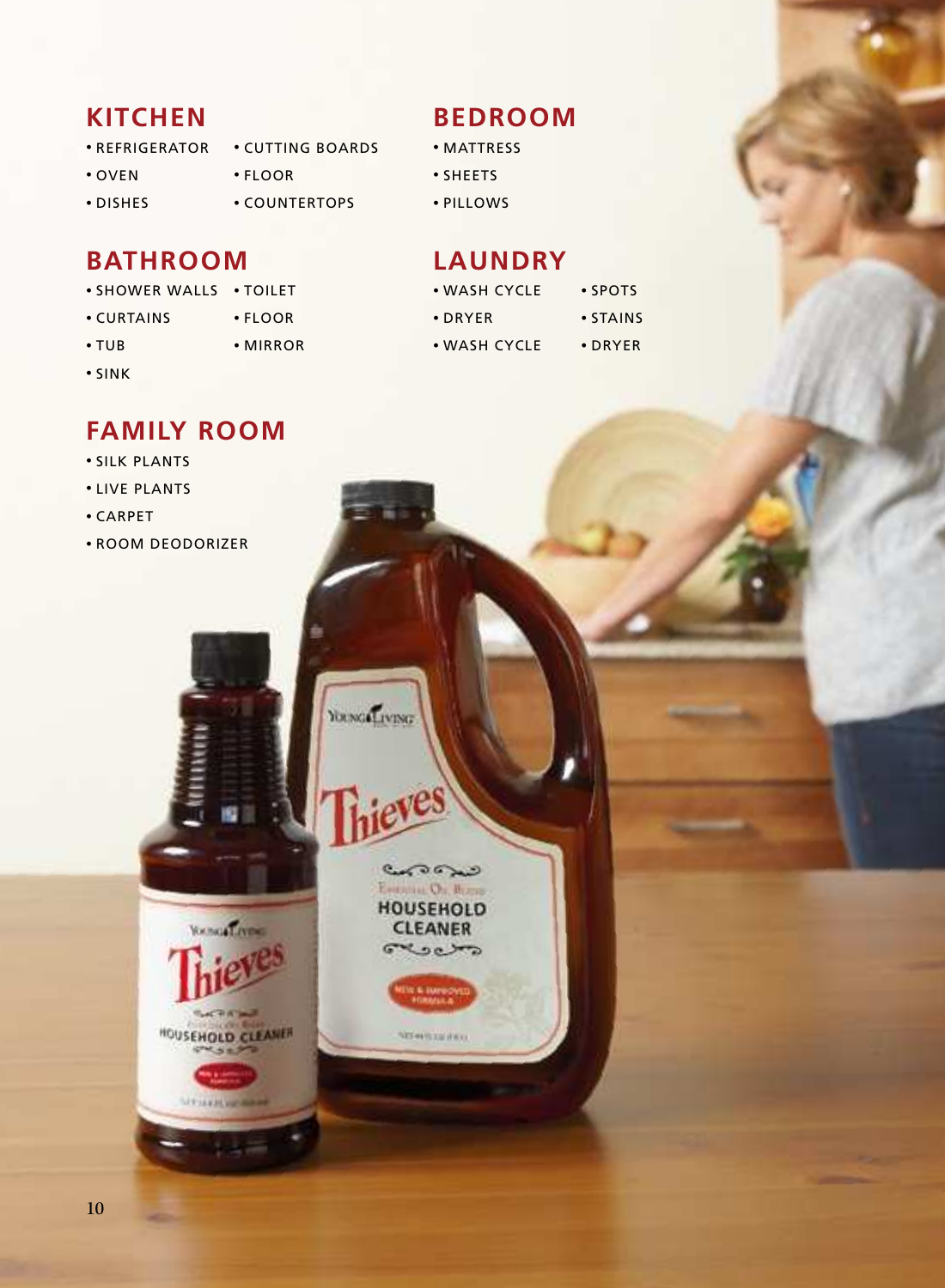### **THIEVES HOUSEHOLD CLEANER Suggested Usage Ratios**

Note : one capful of Thieves cleaner =  $\frac{1}{2}$  Tbsp.

**LIGHT DEGREASING**  1 capful hieves cleaner to 3¾ cups water

**MEDIUM DEGREASING**  1 capful Thieves cleaner to 2 cups water

**HEAVY DEGREASING**  1 capful Thieves cleaner to 1 cup water

**HAND CLEANER**   $\frac{1}{2}$  cup Thieves cleaner to  $\frac{1}{2}$  cup water

**DISHWASHER**  1 capful Thieves cleaner in the bottom of the dishwasher

#### **POTS+PANS**

 $\frac{1}{2}$  capful of Thieves cleaner to 3 cups water

#### **FLOORS**

1 capful hieves cleaner to 6¼ cups water

**Note:** Any floor with a finish should be spot tested in an inconspicuous area.

**WALLS**  1 capful Thieves cleaner to 2 cups water

#### **FABRICS**

1 capful hieves cleaner to 2 cups water

**Note:** Before cleaning fabrics, perform a spot test in an inconspicuous area. Discontinue use in the unlikely event of staining or skin irritation.

#### **WASHING MACHINE**

Depending on size of washer, use 1–2 capfuls Thieves cleaner with each batch.

#### **CARPET**

1 capful hieves cleaner to 6¼ cups water

#### **GLASS+WINDOWS**

1 capful hieves cleaner to 5 quarts water

(Prepared by Sha-Faun Enterprises Inc.)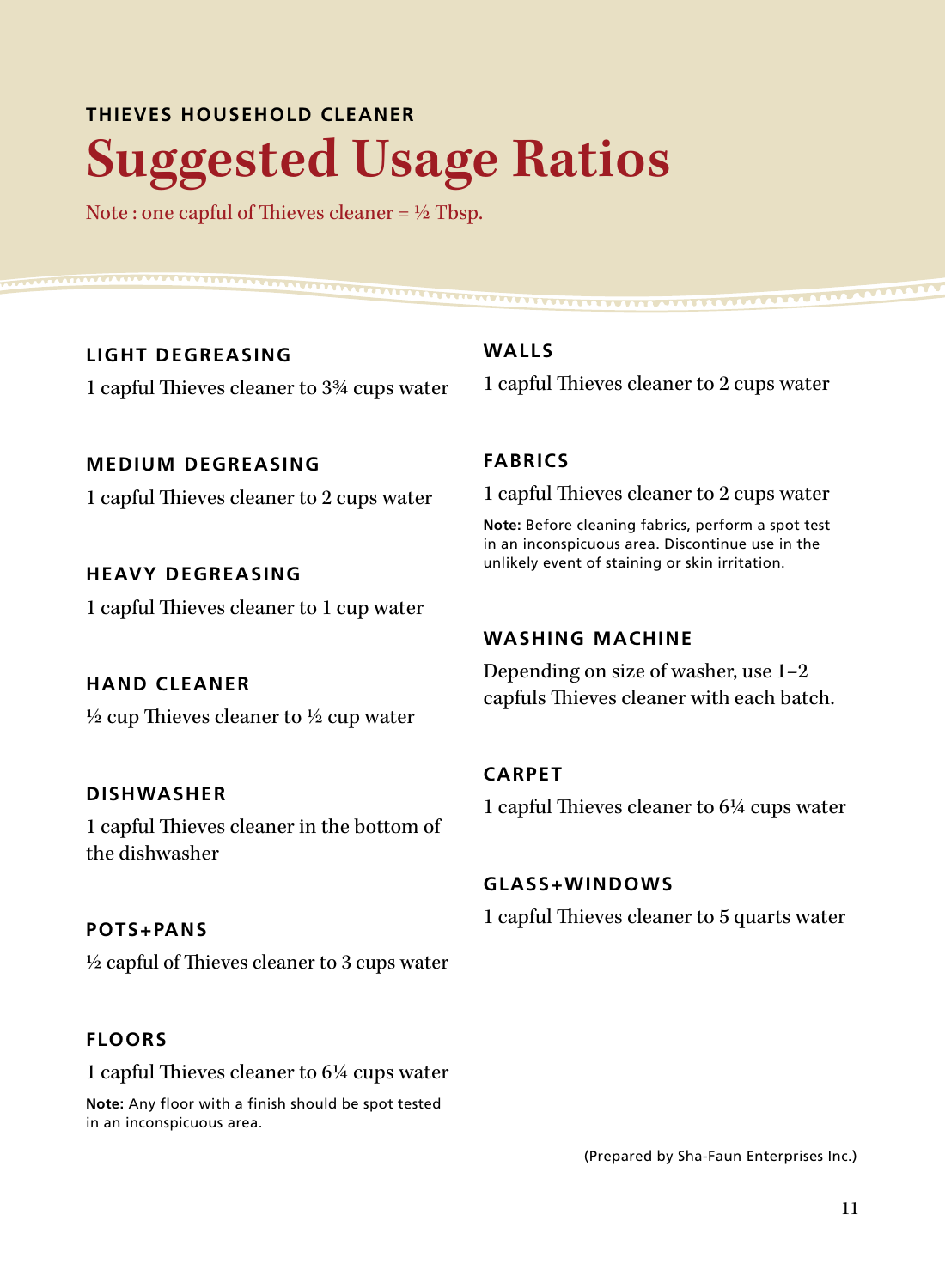## **hieves Oral Care**

#### **THIEVES DEN TAROME TOOTHPASTE**

Our most gentle toothpaste, hieves Dentarome Toothpaste, is generally recommended for children.

#### **THIEVES DEN TAROME PLUS TOOTHPASTE**

Recommended for adults, Thieves Dentarome Plus Toothpaste is a stronger version of the regular Dentarome toothpaste because it contains a larger concentration of thymol and eugenol.

> **THIEVES FRESH ESSENCE PLUS MOUTHWASH** ESSENTIAL OILS *Thieves, spearmint, peppermint, vetiver*

> > **Espendal Oil Blend** croon **FRESH ESSENCE PLI MOUTHWASH** مصورين Therapeutic-Grade Exsential Oils with Patented Timed-Release Technology\* No Alcohol, Bymberia Dyna, Artyleid Flavors, or Paris Net 236 mil

ITEM NO. 3683 8 FL. OZ. (236 ML) WHSL. \$10.00 / PREF. CUST. \$11.58 / RETAIL \$13.16 / PV 10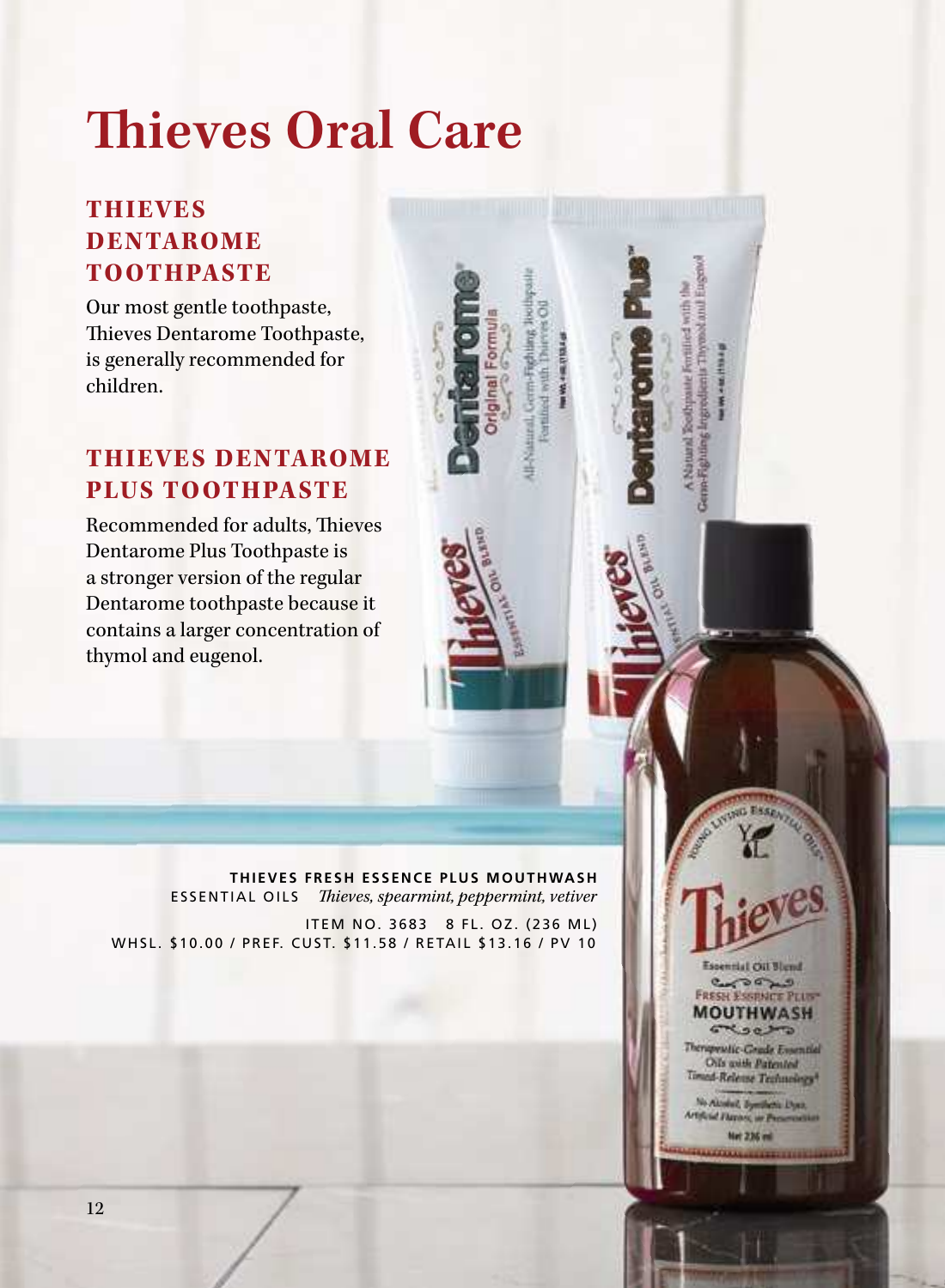#### **THIEVES DEN TAROME ULTRA TOOTHPASTE**

hieves Dentarome Ultra Toothpaste provides the same benefits as Dentarome Plus but contains the whitening agent papain, an anti-stain enzyme derived from papayas, to help whiten your teeth and improve your smile.

**THIEVES DENTAROME ULTRA TOOTHPASTE ESSENTIAL OILS** *Thieves, peppermint, clove, Eucalyptus globulus, thyme, wintergreen*

ITEM NO. 3744 4.1 OZ. (118 G) WHSL. \$8.75 / PREF. CUST. \$10.13 RETAIL \$11.51 / PV 8.75

*IHerce* 

**CIENTAL FLOSS** 141 W. Deb on

#### **THIEVES DENTAROME TOOTHPASTE ESSENTIAL OILS** *Thieves. peppermint*

ITEM NO. 3737 4 OZ. (113.4 G) WHSL. \$6.50 / PREF. CUST. \$7.53 RETAIL \$8.55 / PV 6.5

#### **THIEVES DENTAROME PLUS TOOTHPASTE ESSENTIAL OILS** *Thieves.*

*peppermint, wintergreen*

ITEM NO. 3738 4 OZ. (113.4 G) WHSL. \$6.75 / PREF. CUST. \$7.82 RETAIL \$8.88 / PV 6.75



**THIEVES DENTAL FLOSS ESSENTIAL OILS** *Thieves and peppermint*  ITEM NO. 4463 WHSL. \$3.25 / PREF. CUST. \$3.76 RETAIL \$4.28 / PV 3.25

ITEM NO. 4464 3 PK WHSL. \$8.75 / PREF. CUST. \$10.13 RETAIL \$11.51 / PV 8.75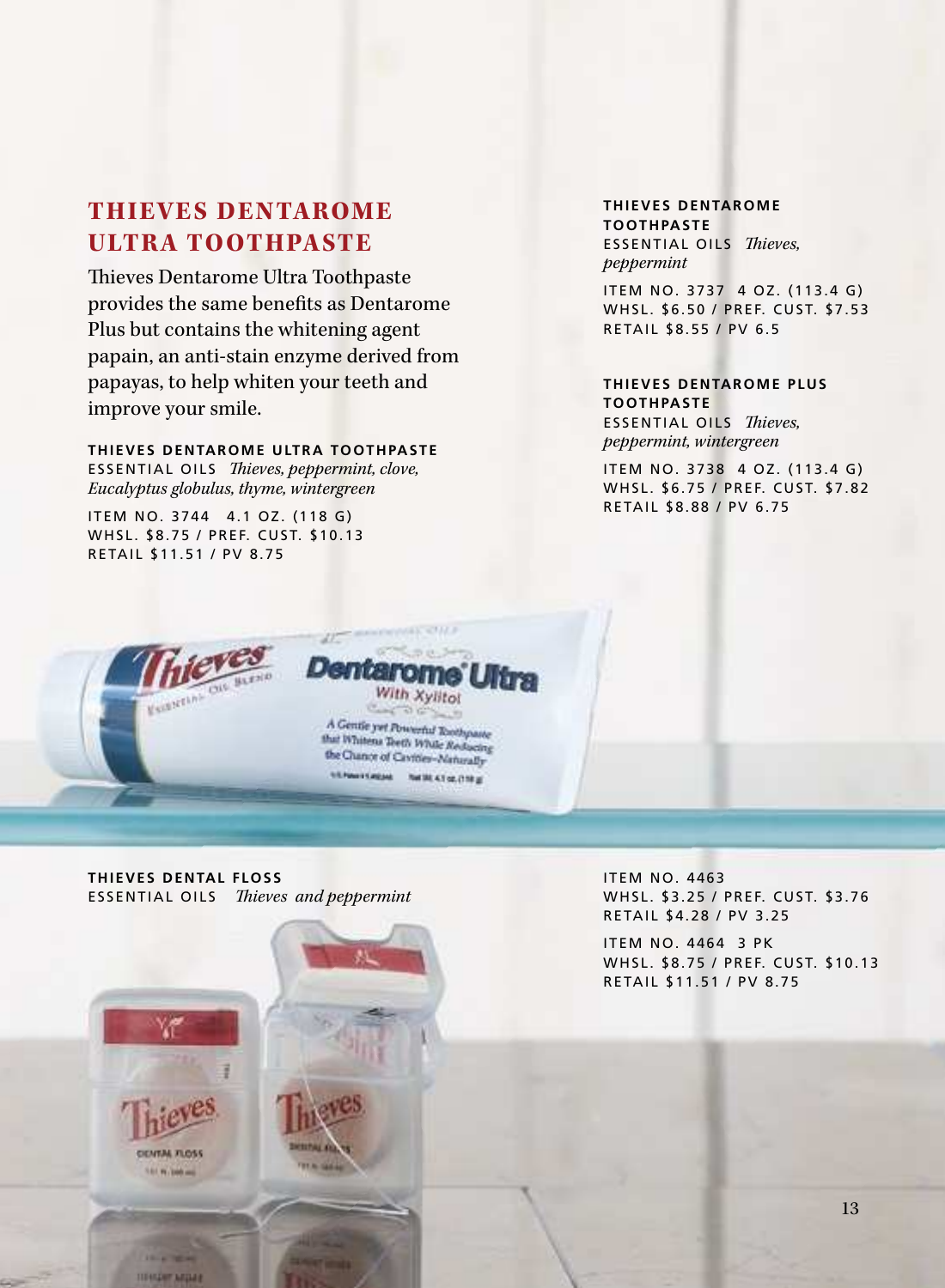For those on the go, the power of Thieves is portable! Thieves Lozenges, available in soft or hard formulations, carry the power of Thieves and other therapeutic essential oils and can soothe a dry throat or simply freshen your breath.

<u>IMITTINI UTATI ITTI TITTINI UTATI UTATI UTATI UTATI UTATI UTATI UTATI UTATI UTATI UTATI UTATI UTATI UTATI UT</u>

**THIEVES SOFT LOZENGES**  ESSENTIAL OILS *Thieves, orange, peppermint* 

ITEM NO. 3229 30 LOZENGES WHSL. \$14.75 / PREF. CUST. \$17.08 RETAIL \$19.41 / PV 14.75

#### **THIEVES HARD LOZENGES ESSENTIAL OILS** *Thieves, lemon, peppermint*

ITEM NO. 3282 30 LOZENGES WHSL. \$16.75 / PREF. CUST. \$19.39 RETAIL \$22.04 / PV 16.75



#### **THIEVES FRESH ESSENCE PLUS MOUTHWASH**

hieves Fresh Essence Plus Mouthwash contains the power of the essential oils in Thieves and thoroughly cleans teeth and gums while freshening your breath.

**THIEVES FRESH ESSENCE PLUS MOUTHWASH** ESSENTIAL OILS *Thieves, spearmint, peppermint, vetiver* 

ITEM NO. 3683 8 FL. OZ. (236 ML) WHSL. \$10.00 / PREF. CUST. \$11.58 RETAIL \$13.16 / PV 10

#### **THIEVES DENTAL FLOSS**

Flossing is a vital step for any oral care regimen, and Thieves Dental Floss is a smart choice when selecting the right loss for you. Consisting of nylon ibers, beeswax, soy wax, and Thieves and peppermint essential oils, this refreshing floss will leave your mouth feeling clean and your smile bright.

#### **THIEVES DENTAL FLOSS**

ESSENTIAL OILS *Thieves and peppermint* ITEM NO. 4464 3 PK

ITEM NO. 4463 WHSL. \$3.25 / PREF. CUST. \$3.76 RETAIL \$4.28 / PV 3.25

WHSL. \$8.75 PREF. CUST. \$10.13 RETAIL \$11.51 / PV 8.75

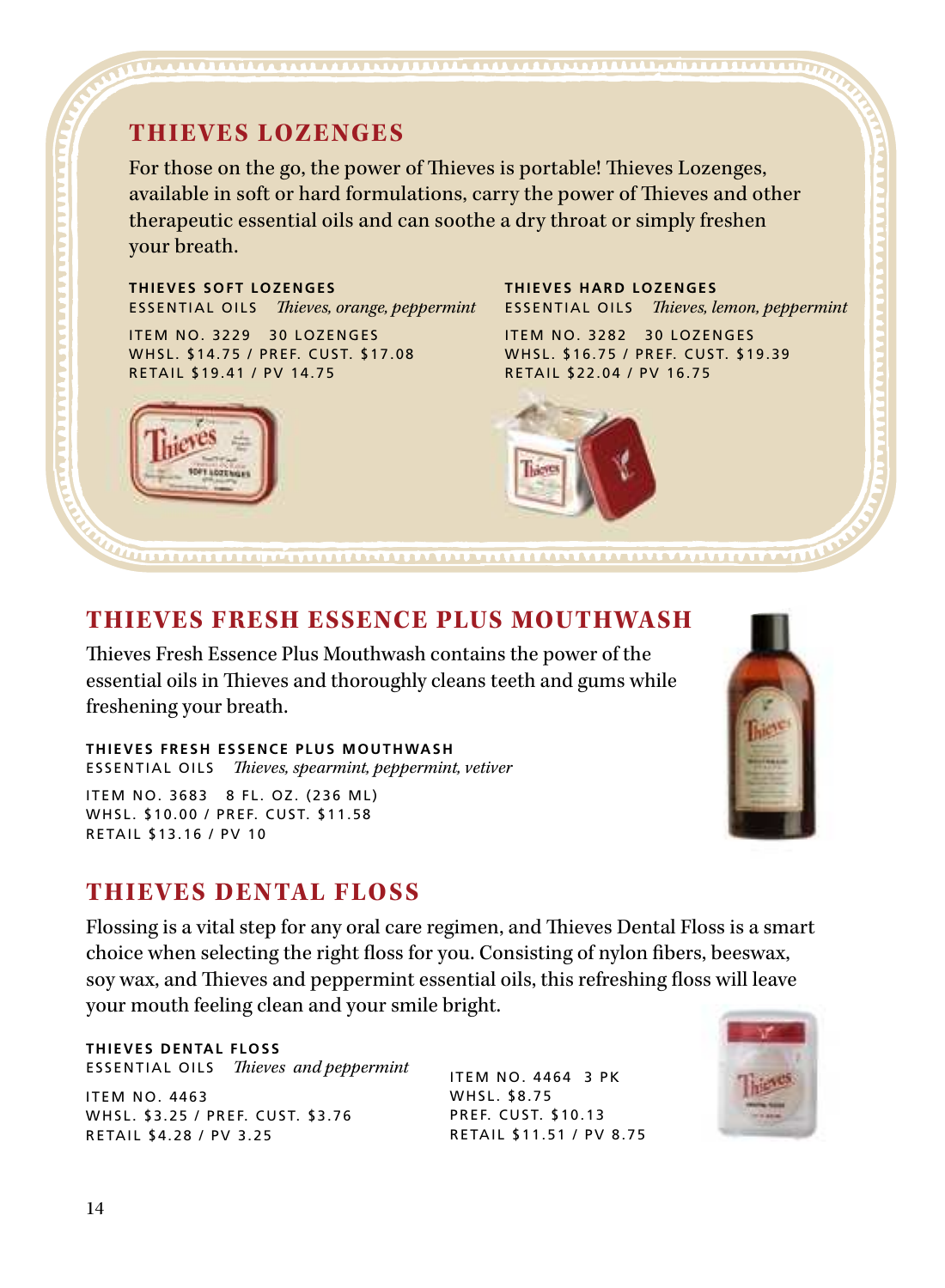### **hieves Essential Rewards Pack**

Young Living's Thieves Essential Rewards Pack ensures the benefits of this revolutionary essential oil blend are always on hand. The purifying action of Thieves essential oil is available in a wide variety of products for the home, including oral care, cleaning products, and aromatherapy, and with the simplicity of our Essential Rewards program, they're automatically shipped to you each month! Take advantage of the ease of Essential Rewards and save \$23.75 off the wholesale price with this innovative product offering.

#### **PACK INCLUDES**

**PERHOLD CLEANER** 

*(2) hieves Household Cleaner (14.4 l. oz.), hieves essential oil blend* (15 ml), Thieves Dentarome Ultra Toothpaste (4.1 oz.), Thieves *Fresh Essence Plus Mouthwash (8 fl.oz.), (2) Thieves Spray (1 fl. oz.),* (2) Thieves Foaming Hand Soap (8 fl. oz.), and (2) Thieves Waterless Hand Purifier (1 oz.)

ITEM NO. 3697 WHSL. \$115.00 / PREF. CUST. \$133.16 / PV 115 **Essential Rewards**

here